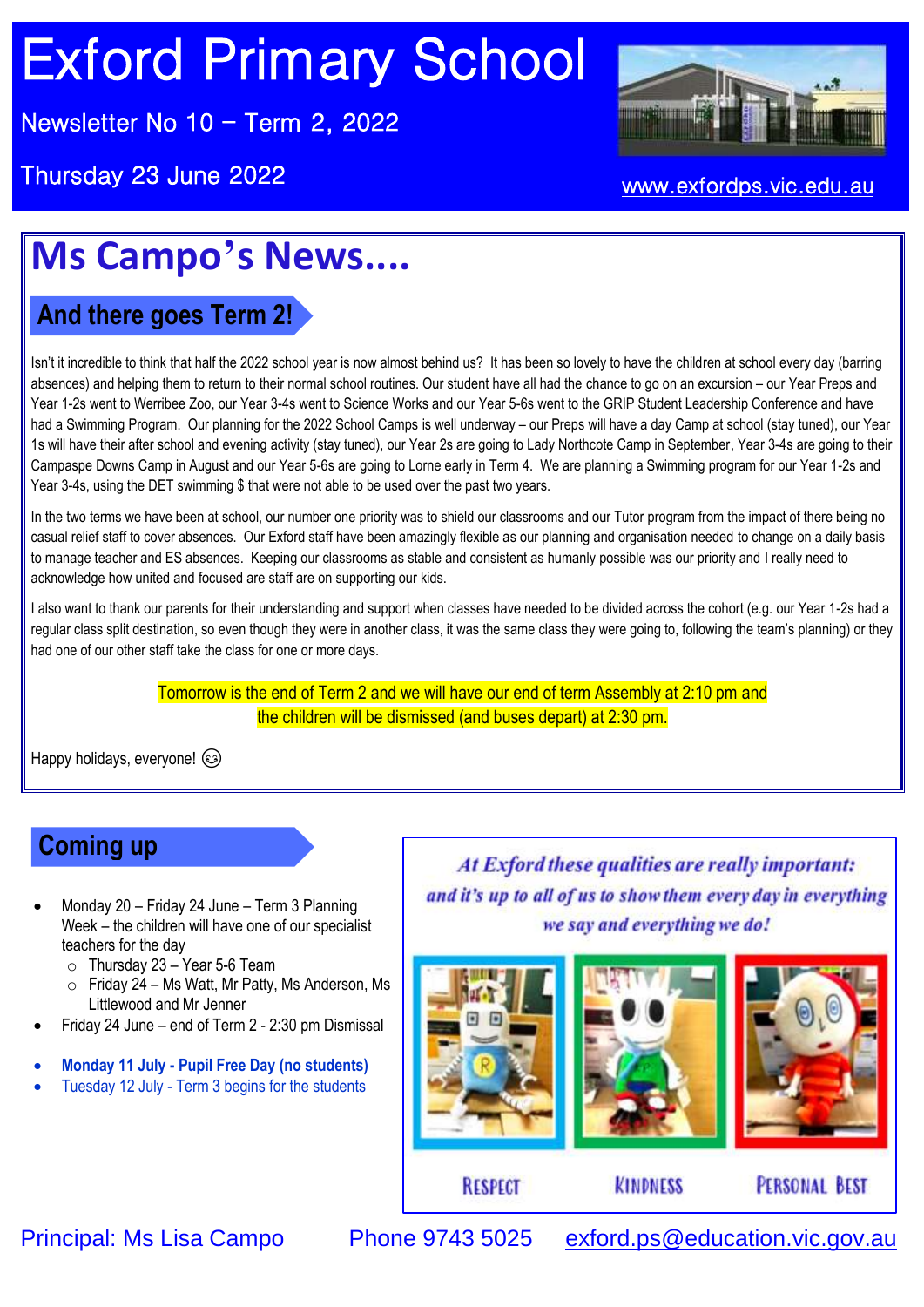## **Moving Day delayed**

(Repeated message from FlexiSchools and Seesaw)

Unfortunately, after such a smooth construction period, our final handover has been delayed by two weeks. There has been an unforeseen delay with the final commissioning of some of the essential services that we've constructed as part of the Stage 1 works.

After consultation with the Victorian Schools Building Authority, our builders and our Architects, we think it is better to delay so that we will have a smooth transition to the new Admin and Junior Learning Building for our kids and staff.

After discussion with our School Council President and Vice School Council President, we will defer the Pupil Free Day (which we plan to use to unpack everything) from Monday 11 July to Monday 25 July, with Day 1 in the JLB occurring on Tuesday 26 July. I will speak with our OSH Club team to ask them to reschedule the Pupil Free Day to Monday 25 July.

I believe Steve McGhie, our local Member of Parliament, will now come out on Tuesday 26, and the VSBA have advised me that the Photo permission form that we have already sent home will suffice for Tuesday 26 July.

We have rescheduled the removalists and they will begin moving our Admin from Friday 22 July and then work through the weekend.

We will have a Staff meeting this afternoon to work out what we need, given mostly everything is packed!

Whilst we are all feeling disappointed, it's a tiny hiccup in the total rebuild of our school. I have run an Assembly this afternoon with our kids and reiterated and modelled that coping with disappointment is part of life - if moving in two weeks later than planned is the worst thing that happens today, life is good!

I hope you enjoyed looking at the video I posted of the JLB classroom in Seesaw yesterday – it's looking fabulous!

### **Staff News**

Ms Gashi, who was returning to Exford for three days a week from Term 3, has been offered a position at Melton Secondary College's CALM program where she is currently, and she has accepted the offer. We wish her all the best with her continuing role. I am working on a replacement teacher for our Arts program. Ms Bramich, our new CRT will take two of the three days of the program.

Ms Watt and Mrs Szelest return for the first week of Term 3 and then begin their maternity leave. We look forward to meeting their little ones sometime next term!

## **Traffic**

Thank you all for your considerable patience with the traffic situation caused by the concurrent works scheduled near our school. I believe the Melton Council roadworks will be completed by July 6, so tomorrow is the last day of the stop-go traffic on Exford hill. We will only need to contend with the traffic situation in front of the school. I'm sure that's a great relief for everyone to hear.  $\odot$ 

## **Mobile Phones**

We have had a rise in the number of children bringing mobile phones to school over the past few weeks. A reminder that according to the Department's Mobile Phone Policy, mobile phones (or any 'smart' devices) cannot be brought to school without prior consultation with and approval from the Principal. You can find the school's Mobile Phone Policy on our school website at 2021 EPS - [Mobile Phones Policy \(Student Use\)](http://www.exfordps.vic.edu.au/about-our-school/policies/2019-eps-mobile-phones-policy) – Exford Primary School [\(exfordps.vic.edu.au\)](http://www.exfordps.vic.edu.au/about-our-school/policies/2019-eps-mobile-phones-policy)

# **Dates to Remember 2022**

**Term 2**

#### **Friday 24 June**

- End of Term 2
	- $\circ$  2:10 pm Assembly
		- o 2.30 pm dismissal (and bus
			- departures)

#### **Term 3**

#### **Monday 11 July**

Term 2 commences for staff and students @ 8:50 am

#### **Monday 25 July**

• Pupil Free Day No 4 – getting our new classrooms ready!

#### **Tuesday 26 July**

• Day 1 in our new Admin and Junior Learning Building

#### **Wednesday 24 – Friday 26 August**

• Year 3-4 Campaspe Downs Camp

#### **Friday 2 September**

• Year 1-2 Excursion to Sovereign Hill (notes coming out soon)

#### **Tuesday 13 to Wednesday 14 September**

Year 2 Lady Northcote Camp

#### **Term 4**

#### **Monday 3 October**

• Term 4 commences for students and staff

#### **Monday 3 – Friday 7 October**

• Swimming Program for Year 3-4 students

#### **Tuesday 1 November**

• Melbourne Cup Public Holiday

#### **Monday 7 – Friday 11 November**

• Swimming Program for Year 1-2 students

#### **Tuesday 13 December**

• 2023 Step Up Day

#### **Wednesday 14 December**

• Exford Christmas Concert (we hope!)

#### **Thursday 15 December**

• Year 6 Graduation Evening

#### **Tuesday 20 December**

Term 4 ends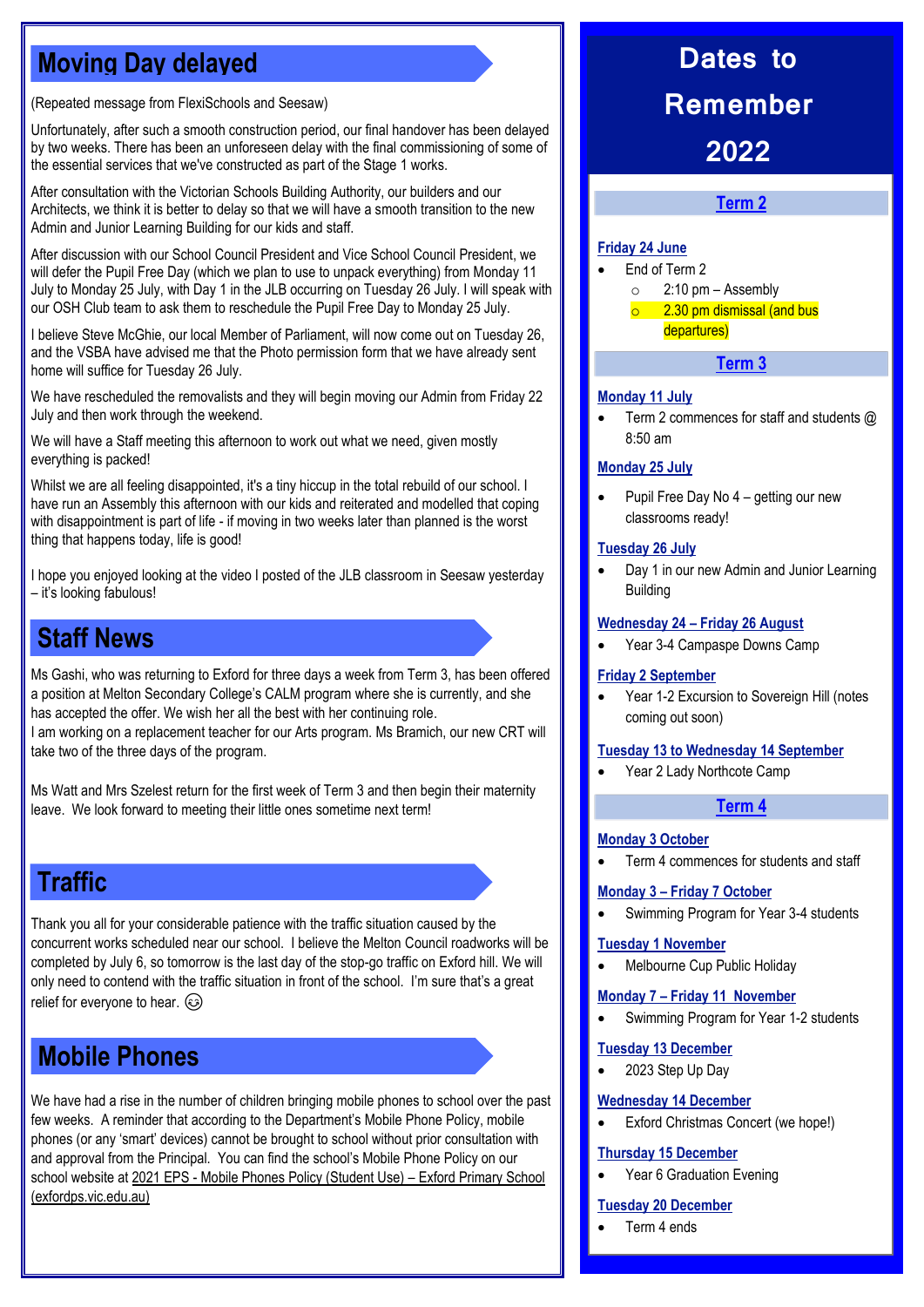## **Fundraising**

Fundraising efforts work hand in hand with our school's ICT budget to provide our kids with access to Reading Eggs, Mathletics and iPads.

We will hold a range of fun fundraising activities throughout the year, some are traditional parts of our Fundraising approach and these happen each year.

- Term 3 Father's Day Stall
- Term 4 End of year Raffle and Christmas Concert BBQ

| Our 2022 target is<br>\$5,000 - \$10,000. |           |  |  |  |  |
|-------------------------------------------|-----------|--|--|--|--|
| <b>Our Tally so far</b>                   | \$2137.50 |  |  |  |  |
|                                           |           |  |  |  |  |

# s premiers'<br>s reading **School is excited to be**

The Victorian Premier's Reading Challenge is now open and Exford Primary participating.

. The PRC includes the following features:

• Access to a library catalogue (including book images

and blurbs)

• A modern user-friendly interface

• Rewarding students with badges as challenge milestones are achieved

• The option for students to mark books as a favourite, give them a star rating or complete a book review.

Children from Prep to Year 2 are encouraged to read or 'experience' 30 books with their parents and teachers. Children from Year 3 to Year 10 are challenged to read 15 books. All children who meet the Challenge will receive a certificate of achievement signed by the Victorian Premier and former Premiers.

For more information [www.education.vic.gov.au/prc](http://www.education.vic.gov.au/prc)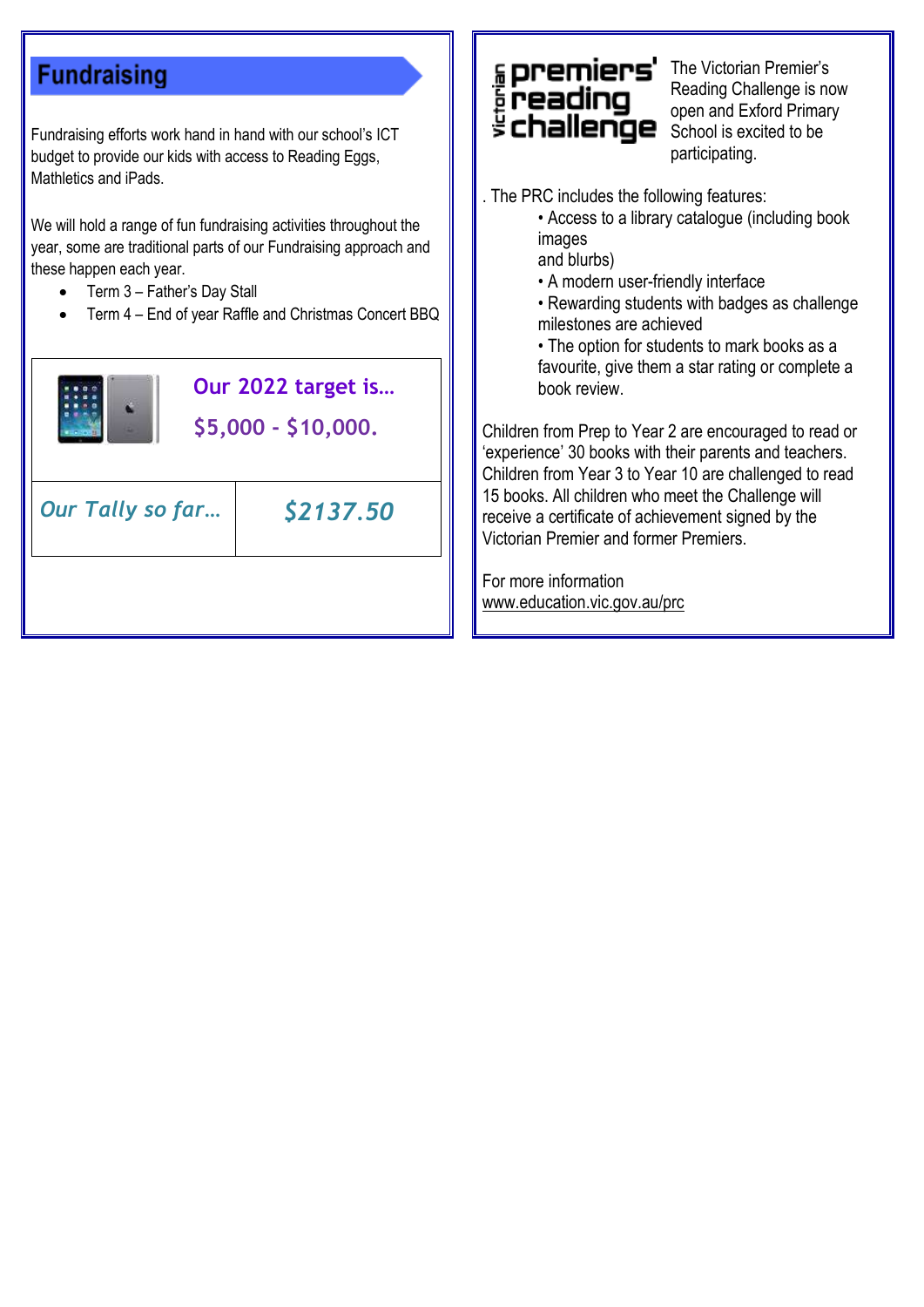#### Attendance - Every moment of every day counts

#### Did you know that:

When children regularly arrive late, they miss out on so much:

- They miss on the lovely morning meet and greet that connects children to their classmates, staff and classroom environment and is an important part of children feeling that they belong
- We schedule literacy and numeracy for our morning lessons so regular lateness means that children are missing critical learning
- The opportunity to prepare for the school day (including changing their Take Home book for reading that night)

#### Please help your child to arrive on time

for school every day - especially as we try to support children even more after the Remote Learning challenges of 2020 and 2021.

Please make sure that your child is only absent if they are unwell - EVERY day at school counts.

If your child has missed 5 days or less this school year.

This will support your child to achieve their best at school – academically and personally.

If your child has missed more than 10 days this school year.

The amount of time your child is missing will impact on their learning and their friendships.

CAUTION - If your child has missed more than 15 days this school year - your child is missing so much time from school that it will be extremely difficult for them to keep up with their learning, their friendships and to feel connected to school.

A reminder that all holiday absences require an Absence Learning Plan, developed with your child's teacher and signed by the Principal or Assistant Principal to cover your child's absence.

Please make sure that you use the FlexiSchools app or email the school directly on exford ps@education vic.gov.au - all student absences must be explained in writing.



To our students who celebrated their birthday 10 June - 30 June

Seerat, Racheal, Sam, Ryan, Chloe. M, Zayaan, Mia. A, Tatham, Mia. M, Lily, Aleesha, Eddie, Ryder, Chloe. C, Ruby-Rose, Adelina and Arnavnoor.

We love celebrating birthdays at school, making a fuss over the child who is celebrating and (individually wrapped store-bought) birthday treats are always welcome! We also love for birthday children to visit us in the Office for a sticker and birthday song.

Having birthdays at school is a very special event and if your child is absent on their birthday, they miss out on all the fuss made over them.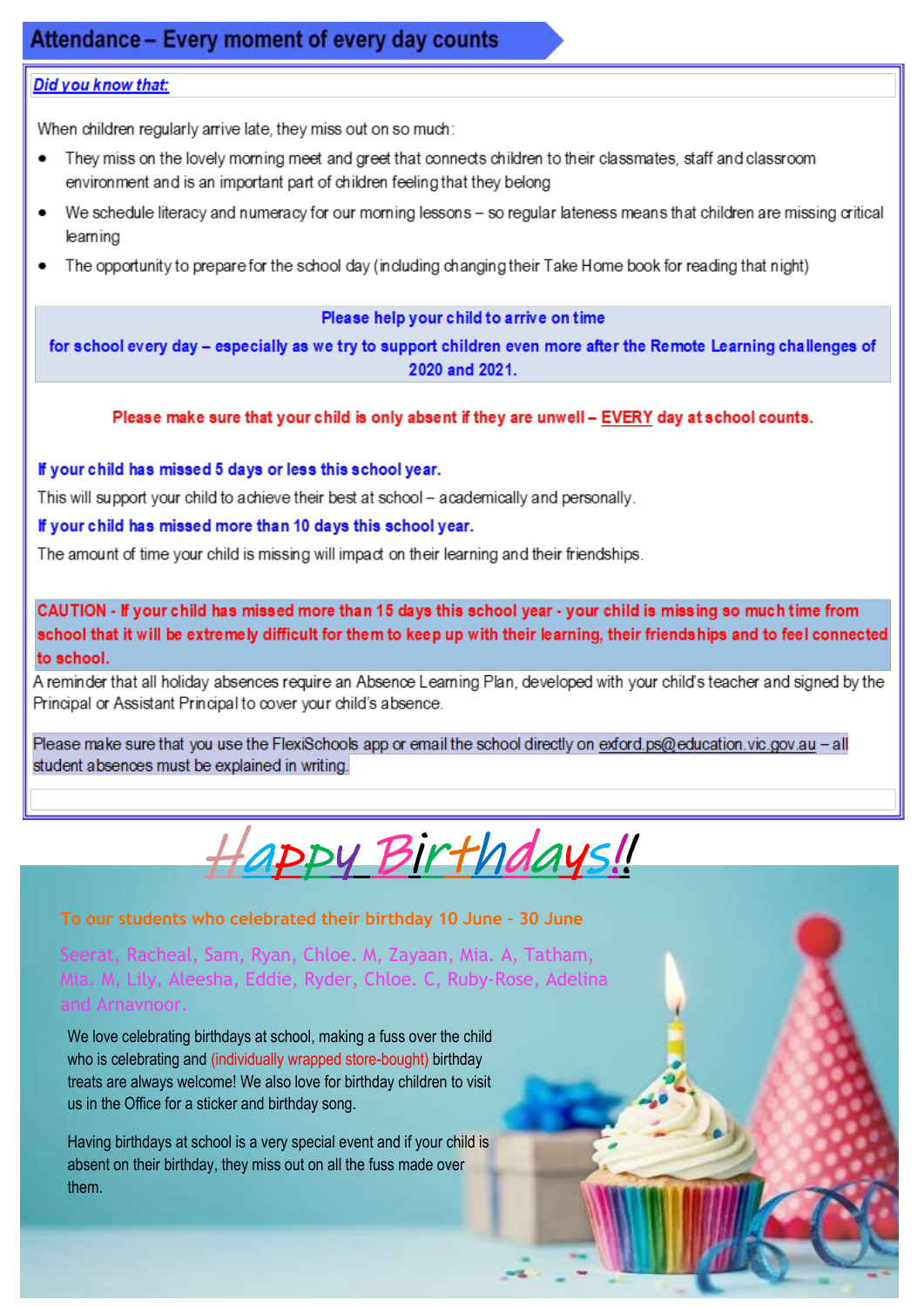







|                           | week 7           |                           | week 8         |                      |
|---------------------------|------------------|---------------------------|----------------|----------------------|
|                           | <b>Student</b>   | <b>Exford Value</b>       | <b>Student</b> | <b>Exford Value</b>  |
| <b>Year Prep Micallef</b> | <b>Adelina</b>   | <b>Personal Best</b>      | <b>Saraiya</b> | <b>Personal Best</b> |
| <b>Year Prep Smyth</b>    | Kyle             | <b>Respect</b>            | Hana           | <b>Kindness</b>      |
| Year 1 - 2 Ambrose        | <b>Tyler</b>     | <b>Personal Best</b>      | Ella           | <b>Personal Best</b> |
| Year 1 - 2 Higgins        | <b>Vanellope</b> | <b>Kindness</b>           | <b>Dawood</b>  | <b>Kindness</b>      |
| Year 1 - 2 Monagle        | <b>Talisha</b>   | <b>Kindness</b>           | <b>Minnie</b>  | <b>Kindness</b>      |
| Year 1 - 2 Roe            | <b>Ameliah</b>   | <b>Personal Best</b>      | <b>Aydin</b>   | <b>Personal Best</b> |
| Year 3 - 4 Fyfe           | <b>Japreet</b>   | <b>Personal Best Lani</b> |                | <b>Personal Best</b> |
| Year 3 - 4 Gundry         | <b>Candice</b>   | Respect                   | <b>Rodney</b>  | <b>Personal Best</b> |
| Year 3 - 4 Tekin          | <b>Gabrielle</b> | <b>Respect</b>            | Aarish         | <b>Personal Best</b> |
| Year 5 - 6 Mounsey        | <b>Blake</b>     | <b>Personal Best</b>      | Julius         | <b>Kindness</b>      |
| Year 5 - 6 Mastrop        | <b>Anmolreet</b> | <b>Respect</b>            | <b>Max</b>     | <b>Kindness</b>      |
| Year 5 - 6 Talevski       | Ryan             | <b>Personal Best</b>      | <b>Raisa</b>   | <b>Personal Best</b> |
| <b>The Arts</b>           | <b>Nate</b>      | <b>Respect</b>            | <b>Savana</b>  | <b>Kindness</b>      |
| <b>Physical Education</b> | <b>Rylan</b>     | <b>Respect</b>            | <b>Arbab</b>   | <b>Respect</b>       |
| <b>French</b>             | Leroy            | <b>Personal Best</b>      | Waniya         | <b>Kindness</b>      |
| <b>OSH Club</b>           | Kaiden           | <b>Personal Best</b>      | Axel           | <b>Respect</b>       |

Congratulations to the following students who received **Student of the Week Certificates for Week 7 & 8**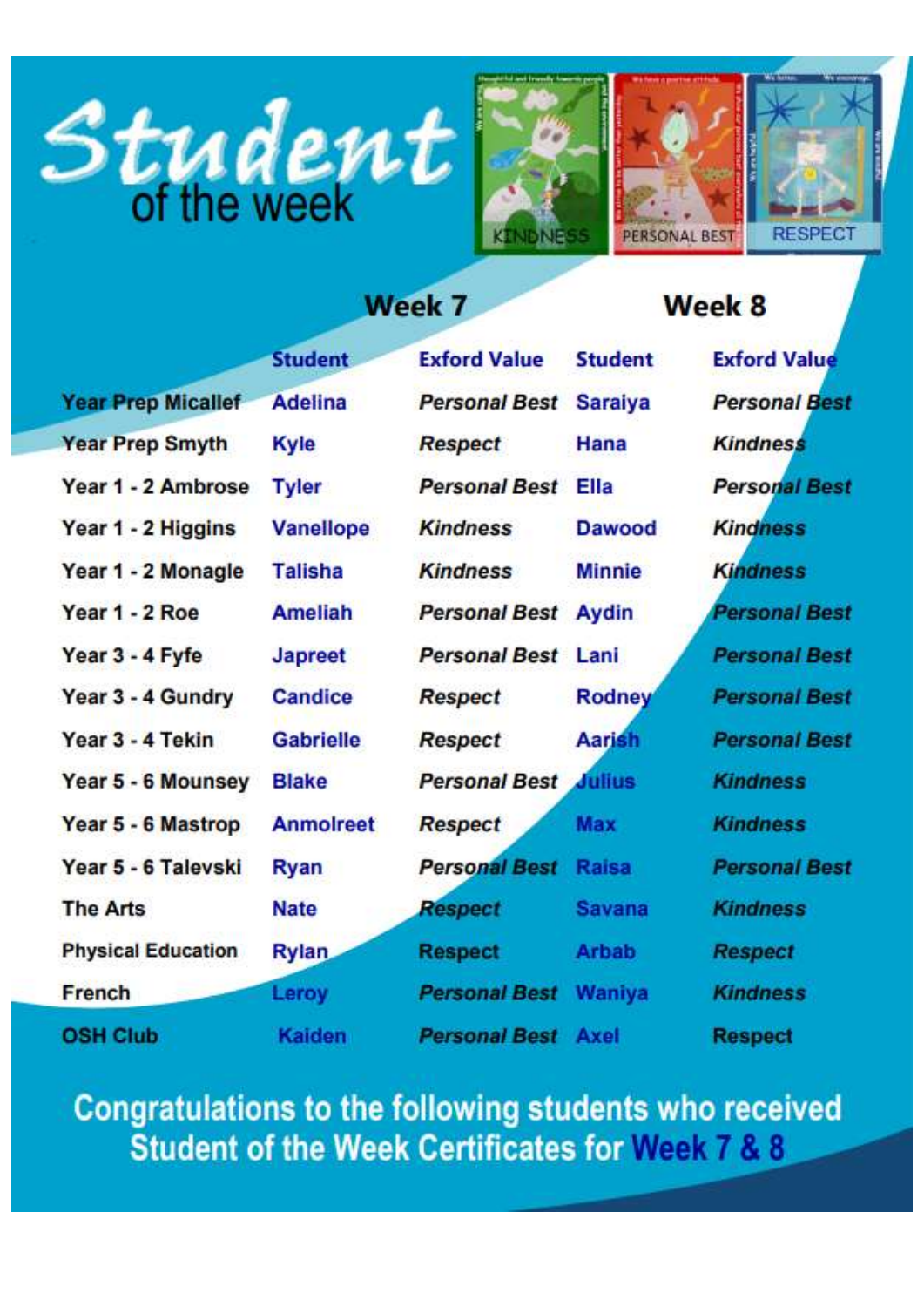# Writing in PREP SMYTH

In Prep Smyth we have been busy following and writing procedures. We have had so much fun during our Writing time. Look at some of the cool and yummy things we have made.





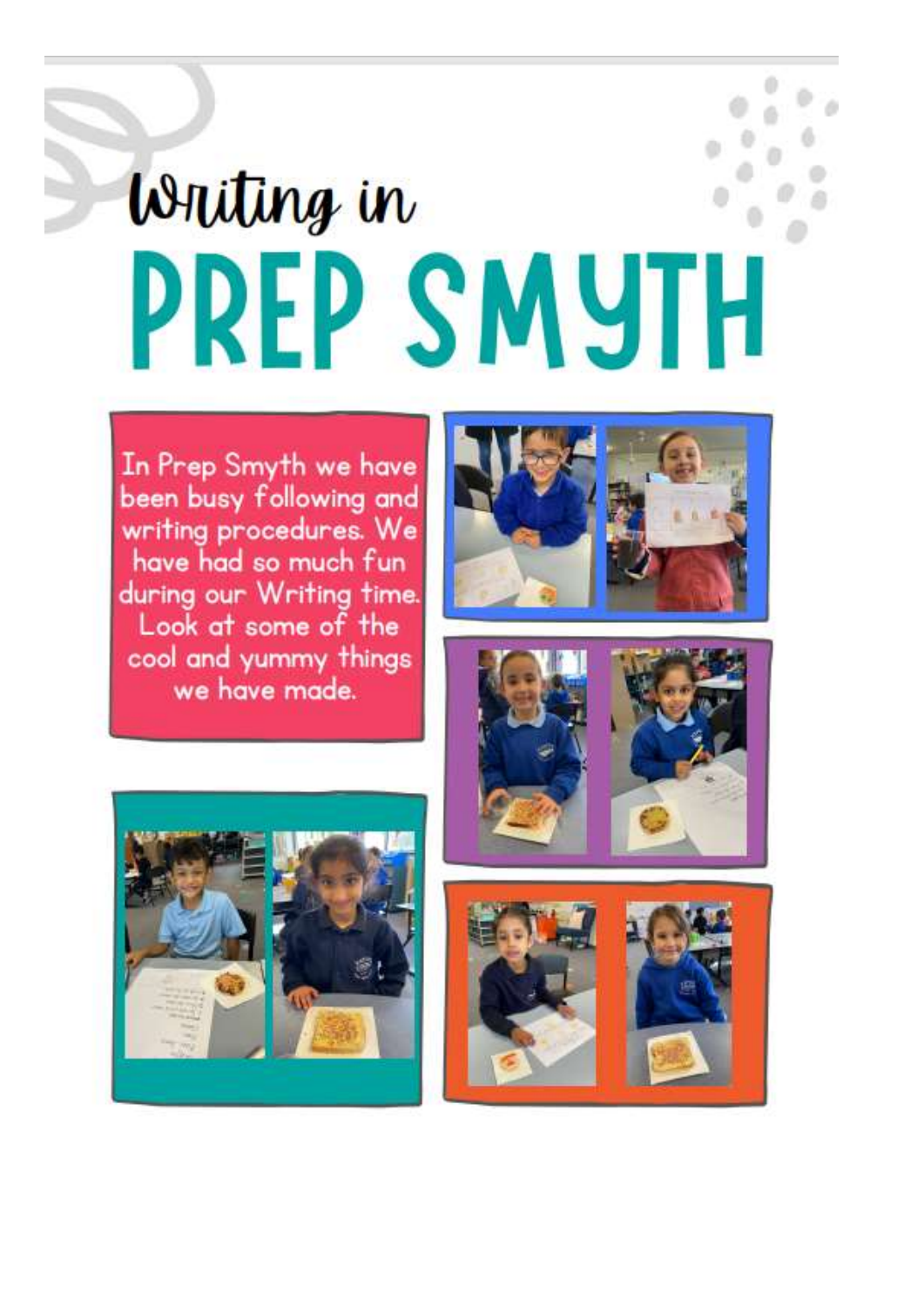











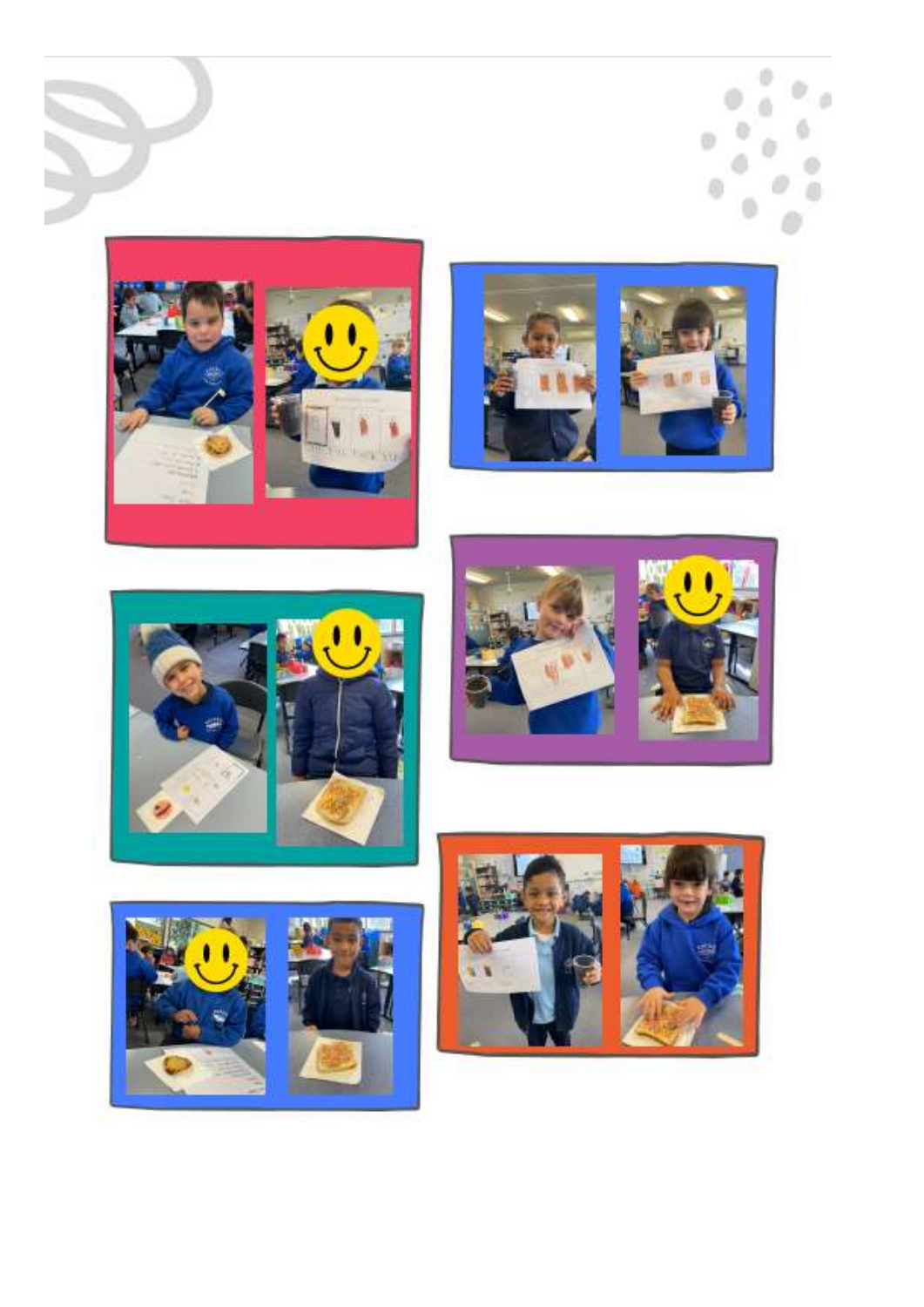This week in 5/6B we have been exploring the topics of Science, Technology, Engineering and Maths. Using balsa wood and masking tape students were set the task of building the strongest bridge possible. We started the design process, researching possible solutions before launching ourselves into prototype/ construction mode. The bridges had to span 60cm across 2 chairs, wide enough for 2 lanes of traffic (toy cars of course). Our bridges were tested under the duress of DICTIONARIES! It was a fantastic time had by all with some great collaboration skills on display!

 $\sqrt{31}$ 

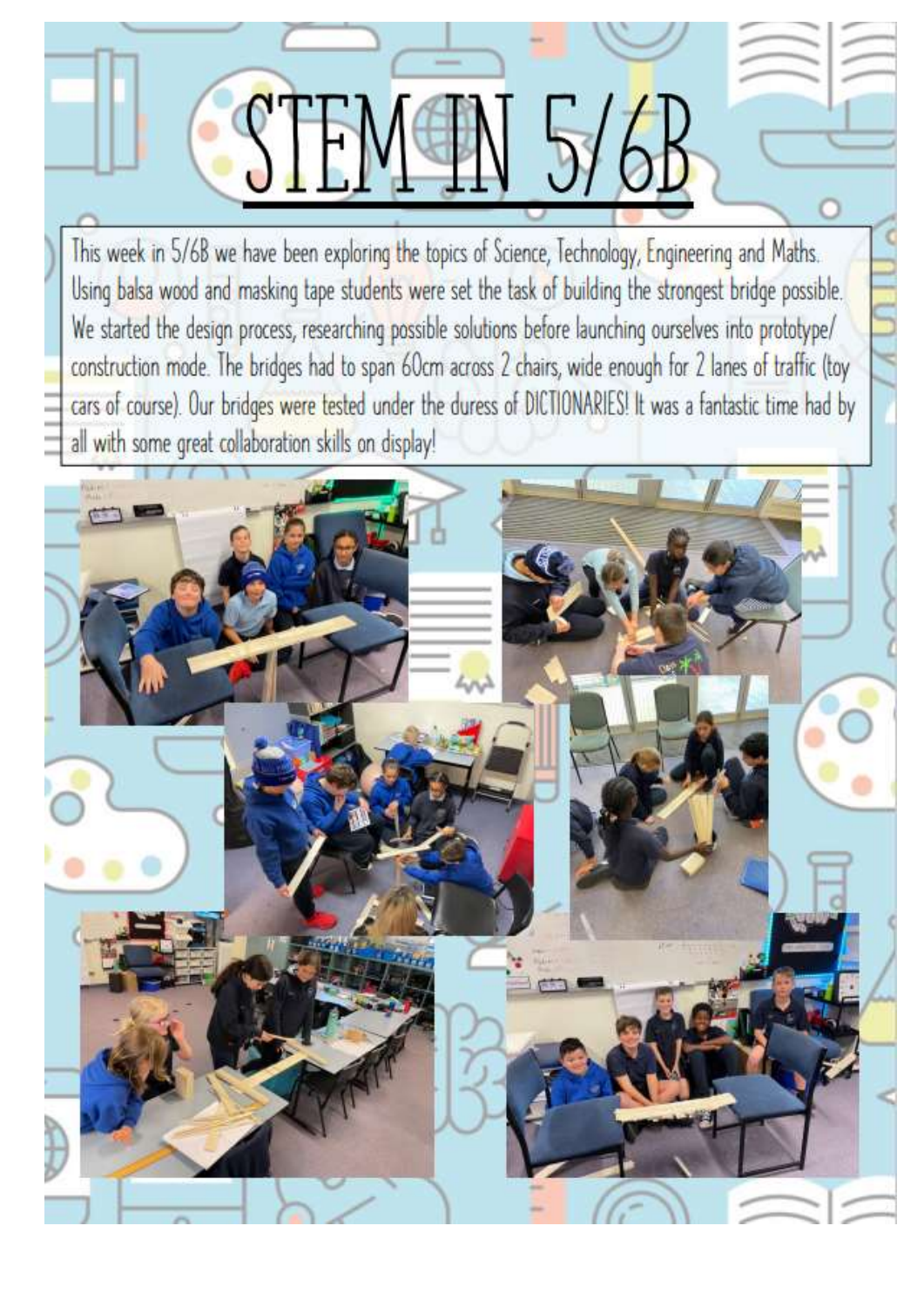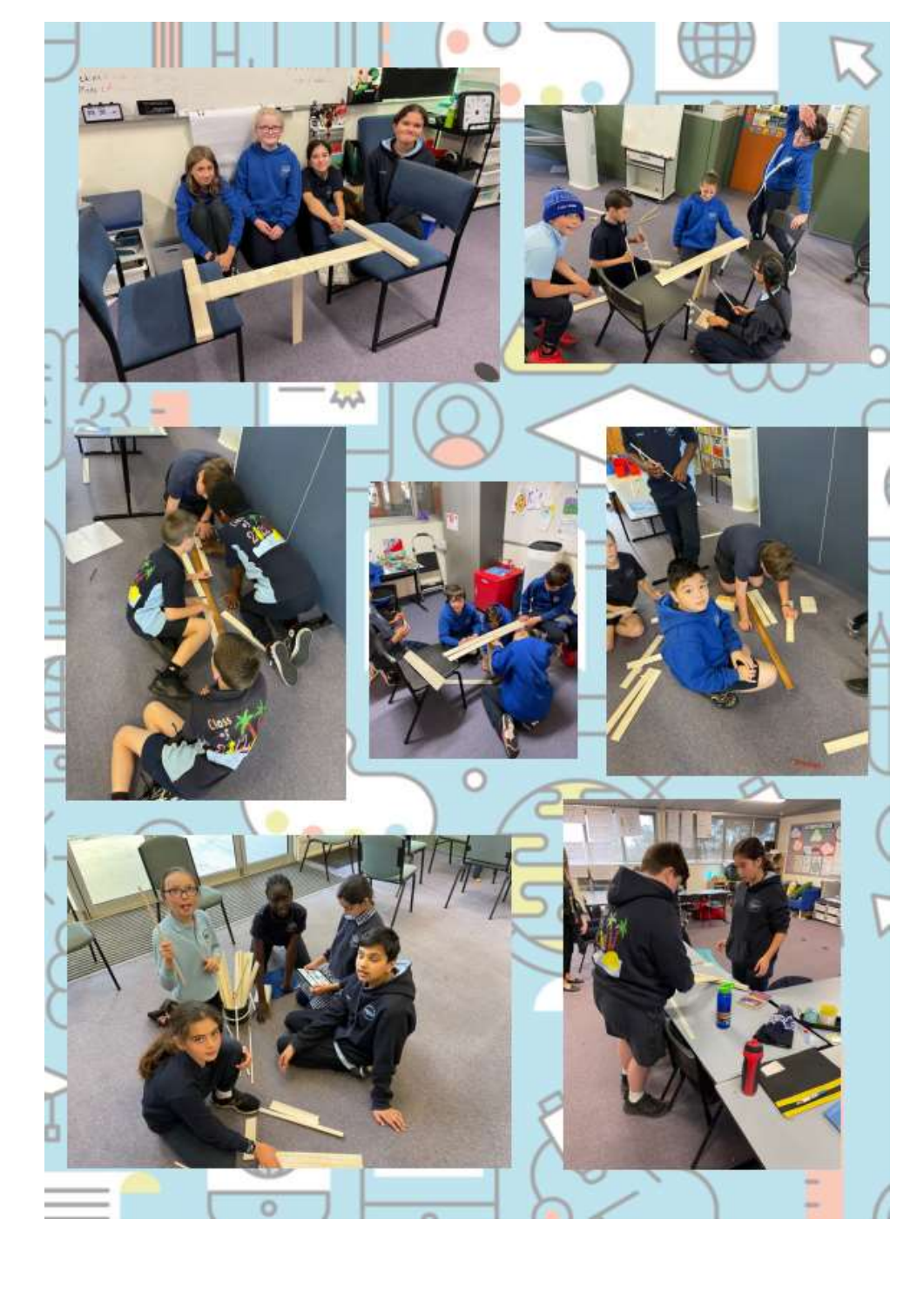**Exford OSHClub lewsletter** Week 9 Term 2 2022



# **OSHClub**

#### **Coming Up**

Jun 24 Jun<br>27 Jul  $11$ 

#### Last Day of Term 2

This term will end on Friday 24 June. Exford OSHClub will be running an early school finish session today.

#### **Vacation Care Begins**

Exford OSHCLUB will be running care between Monday 27 June - Friday & July.

#### **Pupil Free Day**

Exford Primary have a Pupil Free day this day. Exford OSHClub will be running a whole. day program.

#### **Special Announcements**

#### VACATION CARE BOOKINGS ARE NOW OPEN!

This upcoming holiday period is approaching. Please book in to ensure that you do not receive additional fees for late bookings (5 days notice of the session is required.)

Please see attached the holiday program on the next page

#### Check out Tait's coral reef he made out of cardboard. We think it's super cool!



#### What's been happening...

This fortnight at OSHC we have been enjoying playing sports such as Footy and Soccer. Daniel has been coaching some of the younger children and it's been a blast!



While indoors, the children have been engaged in more sensory activities, we made some Playdough at the beginning of last week, the children have enjoyed making cool sculptures throughout the week with it.



The children are super excited for the school holidays and we can't wait to see everyone. Thank you for an awesome Term 21

Mon-Fri BSC 6:30-8:50 am | | ASC 3:00-6:00 pm PH: 0419207638 Exford@oshclub.com.au

ostyclub.com.ou 1500 395 735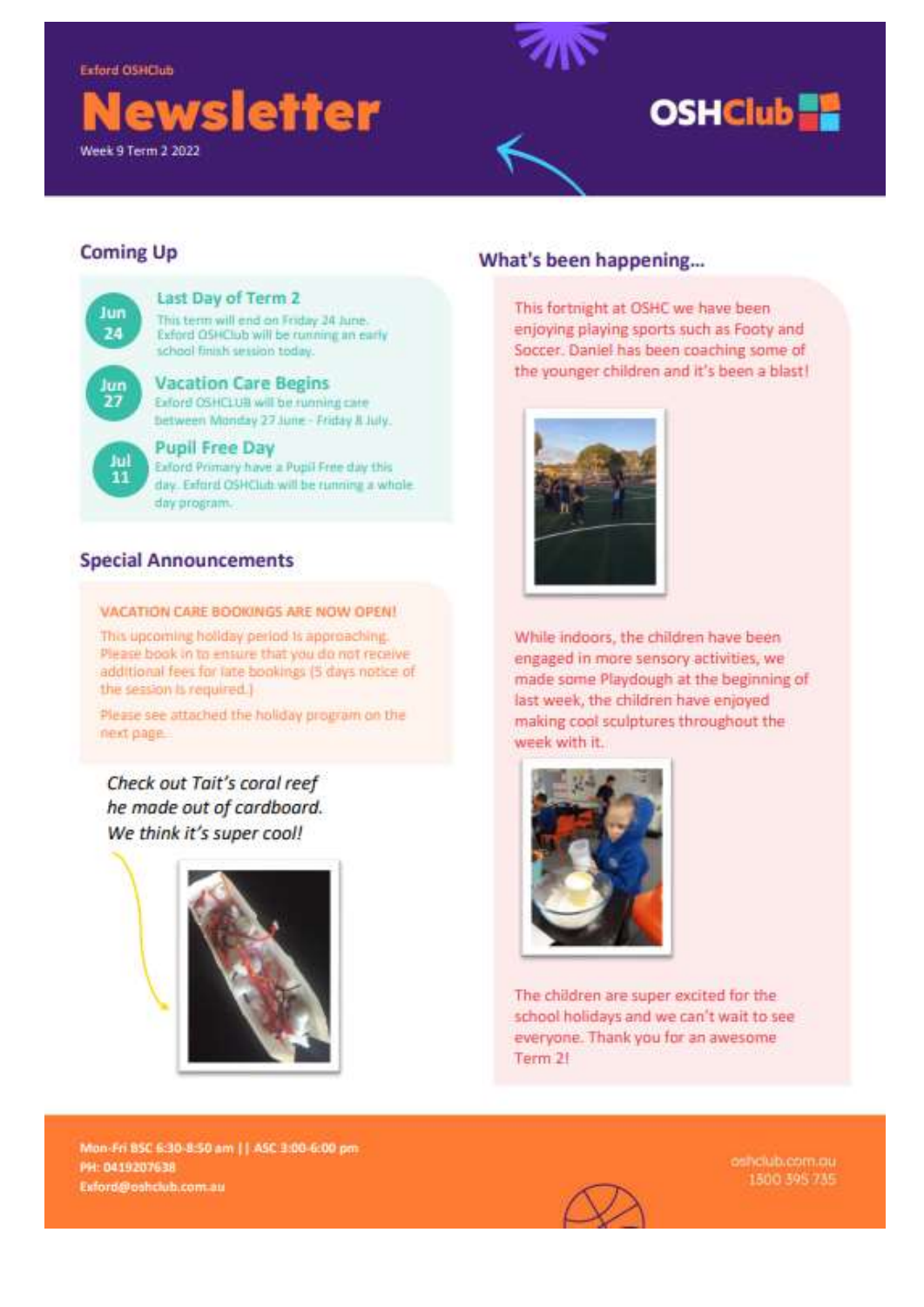# **Exford OSHClub Newsletter**



# **OSHClub**

#### **IMPORTANT DATES THESE** HOUDAYS:

- · Tuesday 28 June is our **Incursion Bugs Alive** \$19
- Thursday 30 June is our excursion to MELBOURNE ZOO-\$28
- · Tuesday 5 of July is our excursion to Zone **Watergardens \$45**
- . Thursday 7 of July Is our Incursion Bop Til You Drop Disco \$19

Please note the listed prices will be on top of the daily fee for a session of care.

WHAT DO YOU NEED TO **BRING:** 

- · A water bottle
- · Enough food for breakfast, morning tea, lunch and afternoon tea.
- A hat.
- Closed toed shoes.

Please do not bring foods with nuts or eggs as we have children with severe allergies to these foods.

Please do not allow the children to bring any electronics, such as phones to the program.



Mon-Fri BSC 6:30-8:50 am | | ASC 3:00-6:00 pm PH: 0419207638 Exford@oshclub.com.au

eshelub.com.gu. 1300 395 735